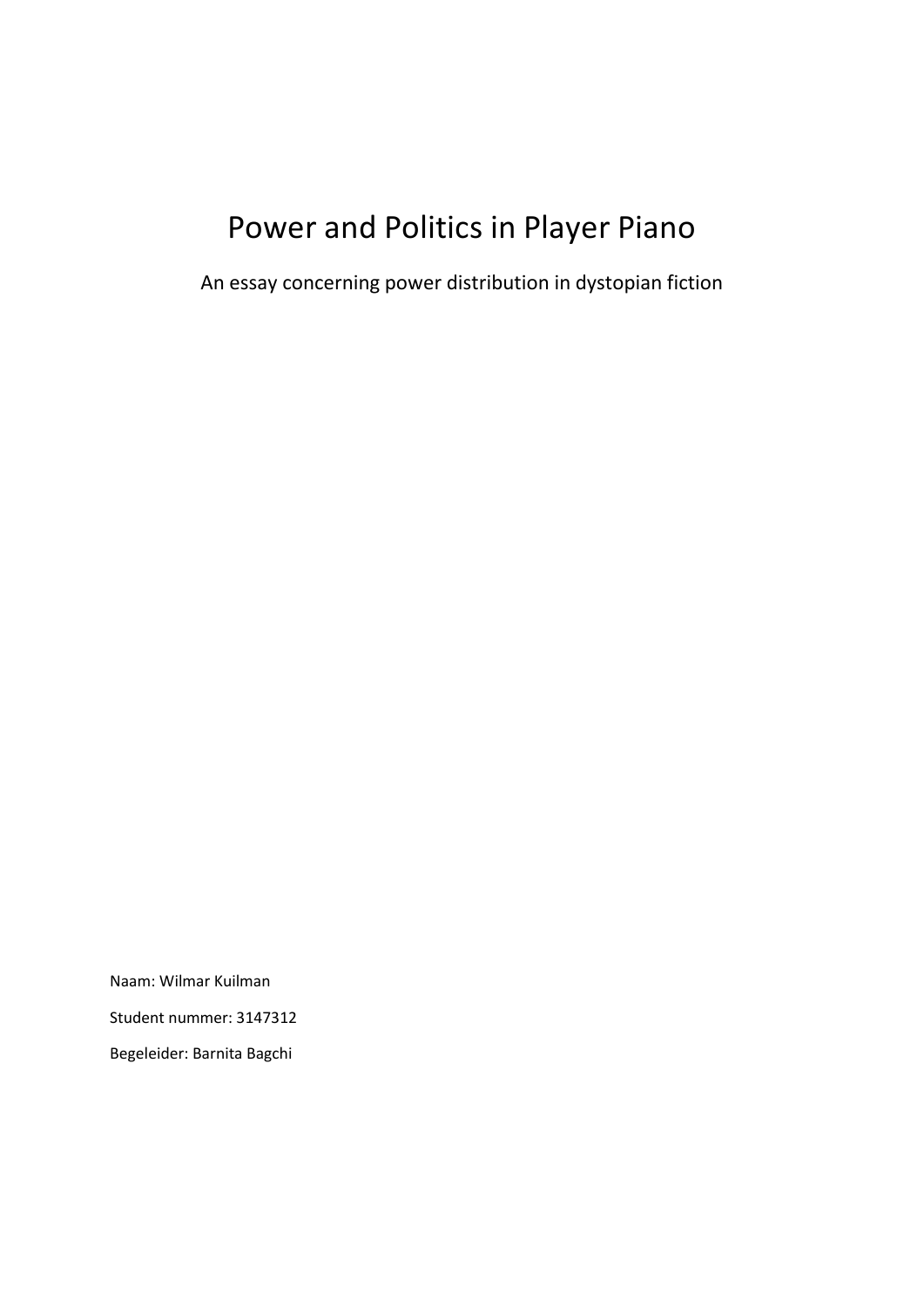# **Table of Content**

| Introduction                       |    |
|------------------------------------|----|
| - The elite in dystopia            |    |
| - Technology and power in dystopia | 11 |
| - Revolution in dystopia           | 15 |
| Conclusion                         | 19 |
| - Bibliography                     |    |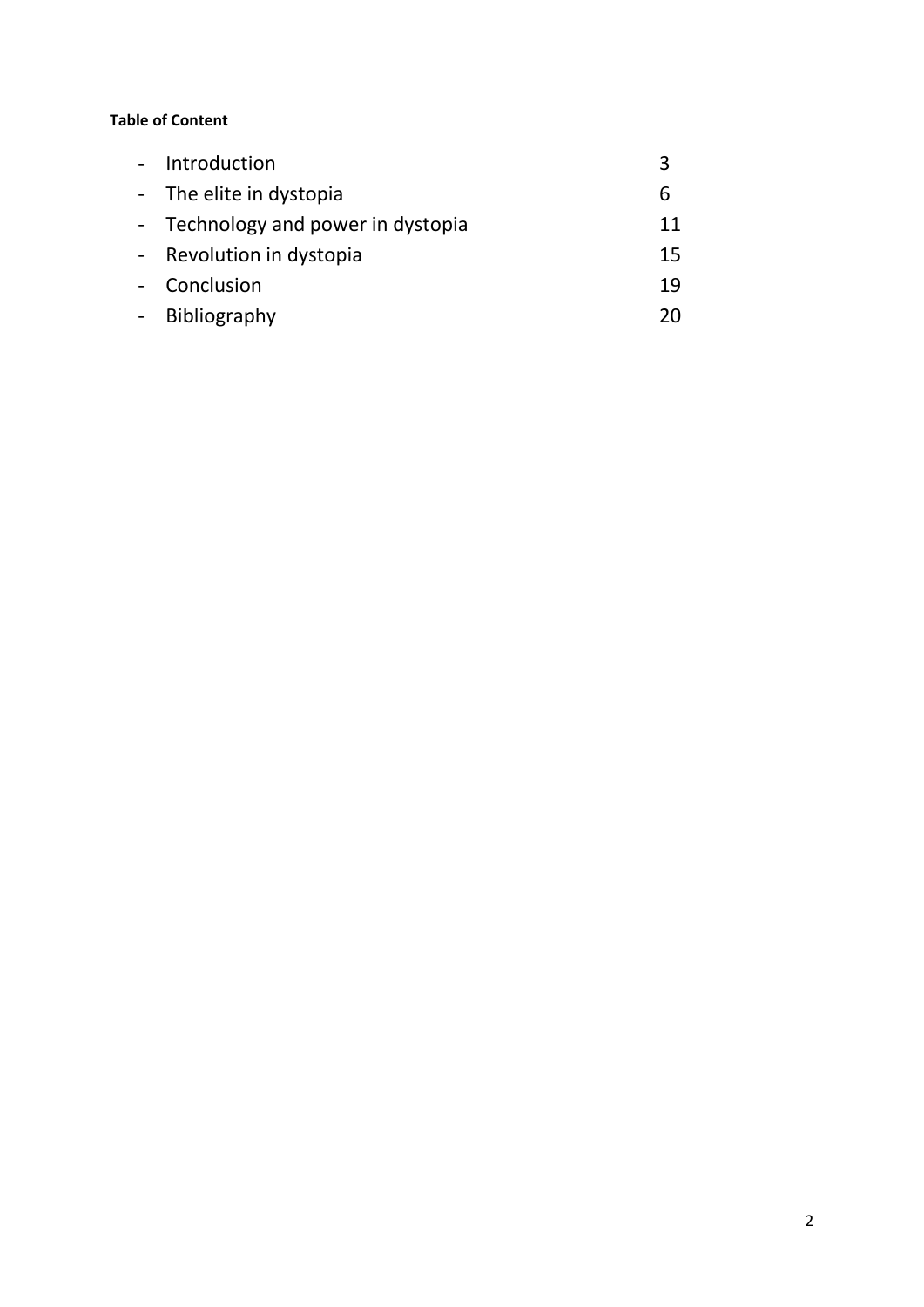## **Introduction**

In 1952 Kurt Vonnegut's debut novel was published, it was called *Player Piano*. According to an interview in Playboy Magazine (July 1973), Vonnegut was working at General Electronic at the time. At General Electronic Vonnegut became inspired by a machine that cut rotor blades for airplanes. This machine was computer-operated and Vonnegut started wondering: What would happen if machines did all of our manual and routine mental labor? What if nobody is needed to operate these machines? In *Player Piano* Vonnegut portrays a society that has such machines. These machines have changed this society dramatically. In this society everybody has a reasonably good life, access to good health care, security, and access to a certain level of luxury. A small group of engineers and managers have an even better life, they seem to enjoy a greater wealth and power. At first glance this seems to be a nice society, however when looking slightly deeper the cracks begin to show. Since the machines have taken over all manual and routine mental labor there is no real dignity in most jobs, they are just there to give you something to do. Only the engineers and managers seem to have jobs that matter. In such a society meaning and dignity become scarce and you might even call such a society dystopian.

Kurt Vonnegut (1922 – 2007) was one of the great 20<sup>th</sup> century American writers. He has written novels such as *Cat's Cradle* (1963), *Breakfast of Champions* (1973), *Player Piano* (1952) and numerous short stories but is best known for *Slaughterhouse-Five* (1969). He grew up in a family of artists during the great depression and was warned to stay away from the arts; instead he should look for a real profession where money could be made. Because of this warning Vonnegut majored in chemistry when he went to college. However Vonnegut never became a chemist: before he finished his studies World War II broke out and, although Vonnegut was a self professed pacifist, after the bombing of Pearl Harbor Vonnegut enlisted. The war would have a profound effect on Vonnegut and would strongly influence his writing. In particular the bombing of Dresden left a mark on young Vonnegut. During the bombing of Dresden Vonnegut was a prisoner of war and was held captive in a slaughterhouse turned prison in Dresden. Vonneguts experiences during and leading up to the bombing of Dresden would later serve as the basis for the novel Slaughterhouse-Five. After the war Vonnegut returned to college and started studying anthropology. After his M.A. Thesis on 'The Fluctuations Between Good and Evil in Simple Tales' was rejected by the university's faculty commission he stopped his studies and got a job at General Electric, the job that would influence him while writing his first novel *Player Piano*.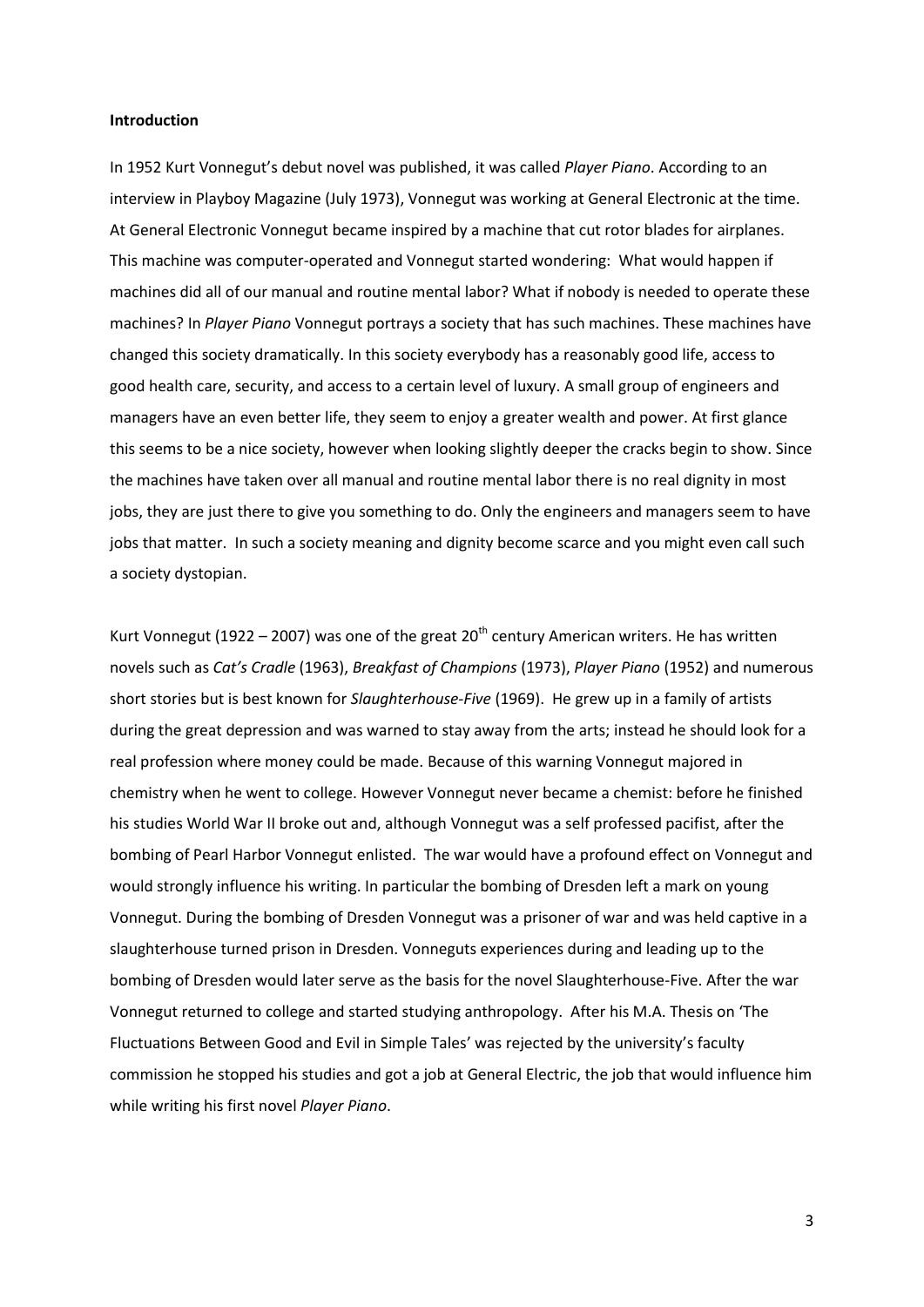Since *Player Piano* is Vonnegut's first novel it lacks some of the features of his later works. For example the recurring characters from his later novels, such as Kilgore Trout and Eliot Rosewater are not present in *Player Piano*. However Vonnegut's black humour and satire are present in *Player Piano,* the science fiction elements are there and so are most of the themes that nearly always play a role in his later works*,* themes such as social inequality, religion and war. Another typical Vonnegut feature of *Player Piano* is its protagonist. In *Player Piano* Paul Proteus is the protagonist and just like Eliot Rosewater in *God Bless You, Mr. Rosewater* (1965) and Winston Niles Rumfoort in *The Sirens of Titan* (1959)*,* Paul Proteus is dissatisfied with his privileged position and feels badly for the people who are worse off in life. This dissatisfaction leads in all cases to a transformation of the elite to rebel.

In 1954 *Player Piano* was rereleased under a new title *Utopia 14* because the publisher thought this would improve sales of the novel under science fiction fans. Since Thomas Moore's *Utopia* (1516) utopia has been the word used to describe perfect societies. However, as mentioned earlier, the society depicted in *Player Piano* is not such a great place and rather than a utopia it seems to be the opposite, a dystopia. Throughout the literary field there are many novels that play with dystopian themes but the most famous are probably George Orwell's *Nineteen Eighty-Four* (1949) and *Brave New World* (1932) by Adolous Huxley but there are many more dystopian stories out there. The dystopian societies depicted in these stories vary widely and it seems that there are an infinite number of possible dystopias. However they also share some similarities and in this essay I will focus on one of these similarities, namely structures of power distribution.

All dystopian novels depict dystopian societies and at the most basic level a society is a place where people live together under a common set of rules. This set of rules is also called a social contract in political philosophy and it is the basis for the authority or power a society has over its subjects. Every participant of a social contract hands in some of his freedoms and in exchange other participants of a social contract do the same. Within such a society people are given different amounts of power and different kinds of power. In our modern democratic society the police get the power to enforce these and our politicians get the power to write new rules and everybody gets the power to vote for in elections to choose our politicians. We call this structure of power distribution democracy but many other structures are possible, such as communism, socialism, fascism, anarchism etc. Within societies there are even more structures of power: for example, material wealth, social class, celebrity, knowledge and physical strength can all be sources of power with their own distribution structures. Sometimes these sources of power are coupled and at other times they are completely separate.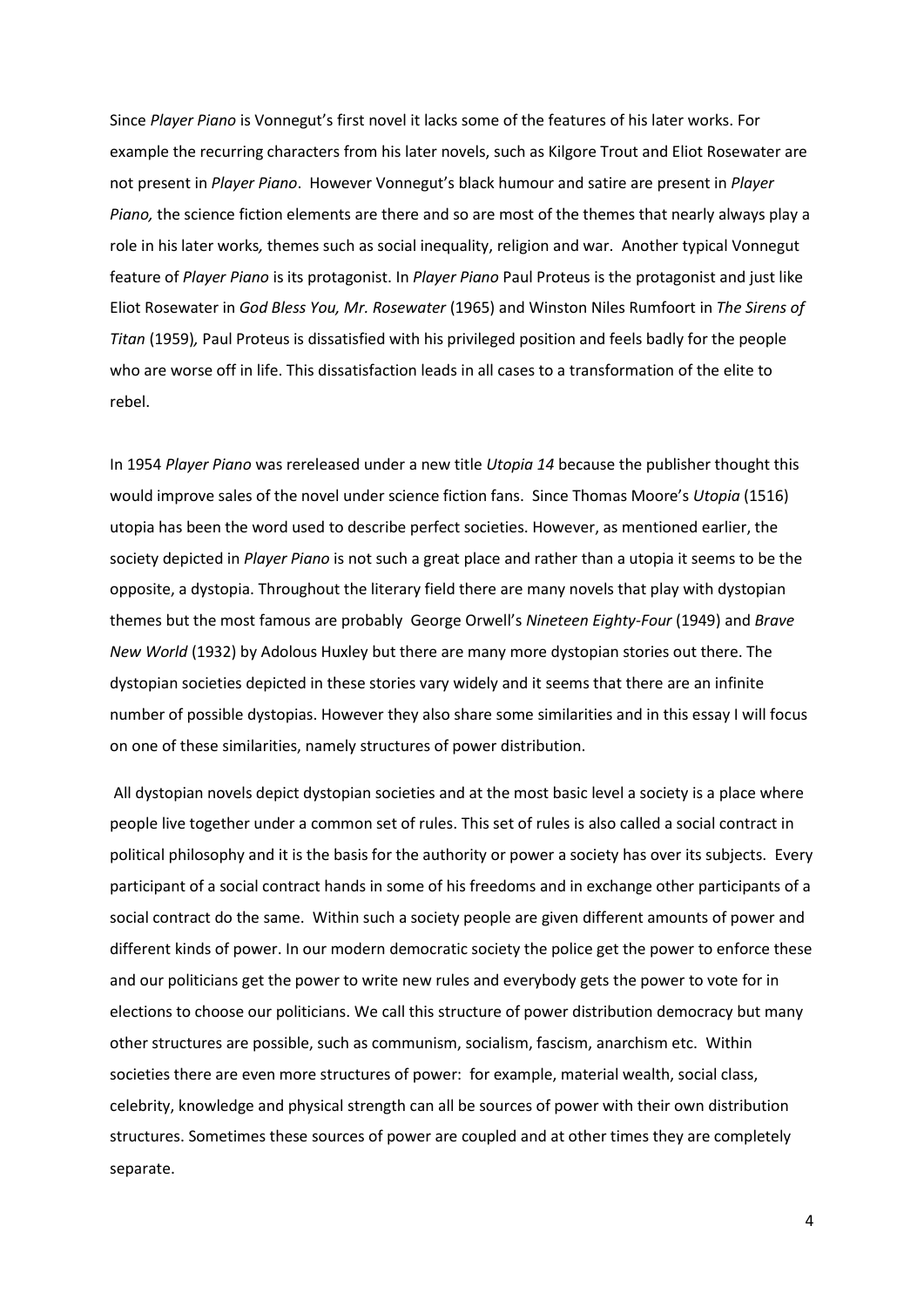In dystopian novels the way power is distributed can be a reason why dystopia is so dystopian. It is a fascinating subject and therefore the main question I will try to answer in this essay is: to what extent do systems of power distribution play a role in dystopian fiction? In my search for an answer to this question I will focus on the novel *Player Piano* by Kurt Vonnegut, but I will also bring in references to other dystopian texts including: *Brave New World* by Aldous Huxley*, Do Androids Dream of Electric Sheep* (1968) by Philip K. Dick and *The Sirens of Titan* also by Kurt Vonnegut*.* To support my arguments I look at the interplay between power and three elements of dystopian societies. The first is the elite: I will look at the questions why do some people get the power they get in dystopian societies? Is it good to be part of the elite in dystopia? Secondly, technology often plays an important role in dystopian stories and therefore a closer look at the interplay between technology and power is warranted. Here I will look at technology as the origin of the power structures of dystopia and I will look at the place machines can take themselves in structures of power. The third element of the dystopian narrative that is examined is revolution. Here I will look at the two revolutions of importance that take place in *Player Piano* and I will look at how revolution can be part of the begin end and status quo of dystopia.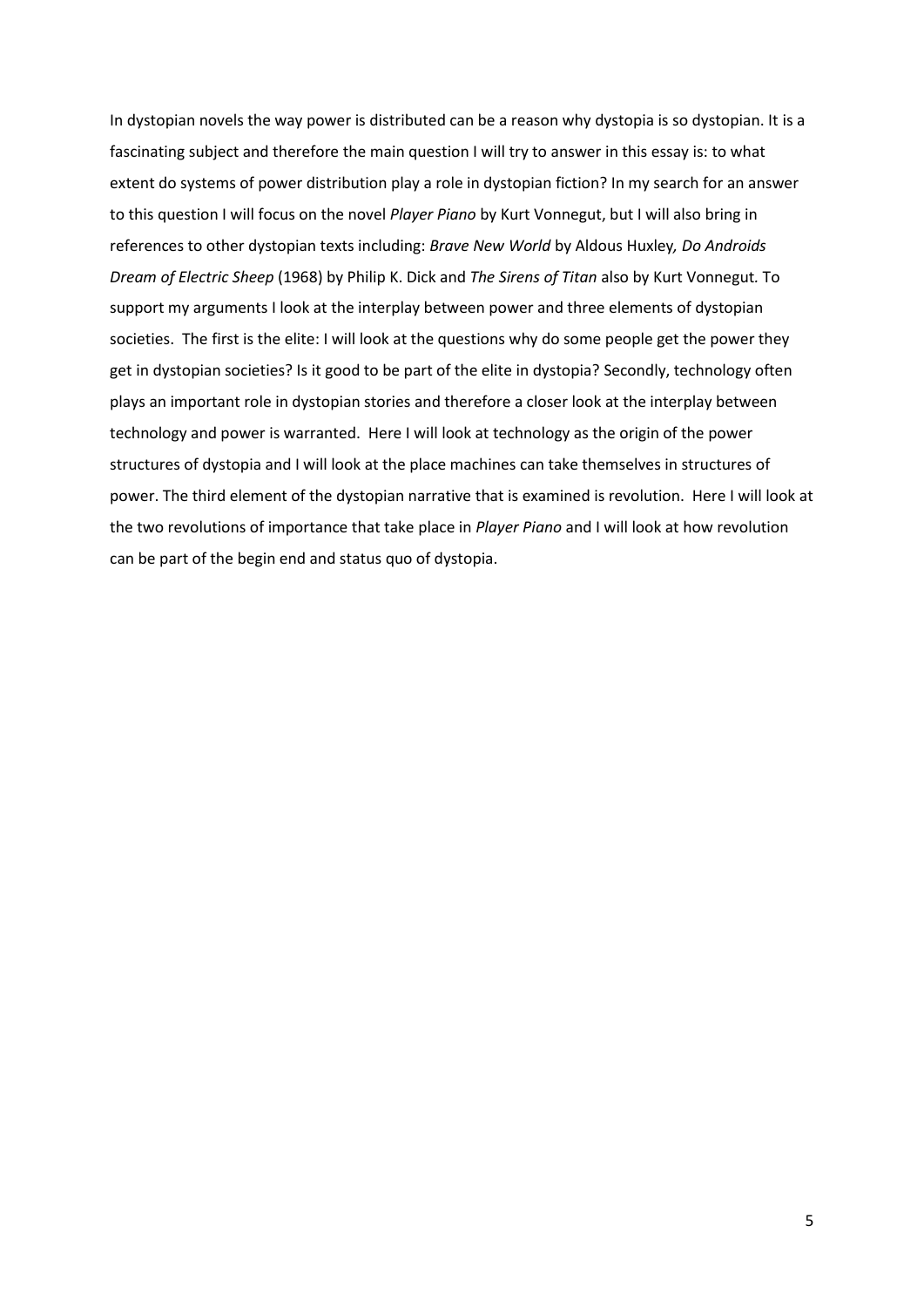#### **The elite in dystopia**

According to the Cambridge dictionary elite means: "*those people or organizations that are considered the best or most powerful compared to others of a similar type".* Both the best and especially the most powerful seem to have an important role in dystopian fiction. This implies that there are others with less power; the word elite implies inequality. To find out why certain elites are more powerful than other people in a society I will have to look at the origin of a society, the social contract. Thereafter I will examine if is it a good thing to be part of the elite in dystopia?

From 1642 to 1651 England was in a state of civil war. This period is also known as the Great Rebellion or the English Revolution. The so called Long Parliament sought to overthrow the king and form a sort of Republic of England. Thomas Hobbes was a staunch supporter of the King and was even appointed mathematics instructor to the young Prince of Wales in 1646. (Tromp 12) With all this going on in the background Thomas Hobbes wrote the *Leviathan*, which was first published in 1651. *Leviathan* is a philosophical treatise concerning politics and power and is one of the first philosophical treatises about the theory of social contract. The ideas Hobbes has about the social contract and the way society should be organized can be summarized as follows. Before a society is formed people live in what is called the state of nature. This is a state of being that according to Hobbes is a war of all against all. Everybody has the right and the ability to kill anybody else if they choose to do so. Because this state of nature is rather harsh, people will want to form societies that offer them protection from this war of all against all. According to Hobbes there three possible types of societies that can be formed, namely democracies, aristocracies and monarchies. (Hobbes 225 - 237) These are three different structures that determine how the power of a state is distributed. The definition found in the Cambridge dictionary states that those who have the most power in a group of similar type are part of the elite and therefore these types of power distribution determine who are part of the elite in a society. In a democracy power is divided equally among all participants, here everybody or nobody is part of the elite. In an aristocracy a group within the population has been given power of authority, this is the more traditional elite, a small group within a larger group. Finally there is the monarchy, where the power of authority rests with one person. According to Hobbes, the best of these three forms of power distribution is the monarchy and he even argues that the monarch should be given as much power as possible.

The idea of an absolute monarch sounds dystopian to modern ears. Most people are reluctant to give that much power to a single person. An example of a monarch in dystopian fiction is Big Brother in George Orwell's *Nineteen Eighty-Four*. Although we never actually meet Big Brother and he could be dead or replaced by another leader, this really does not matter for even if he is not there anymore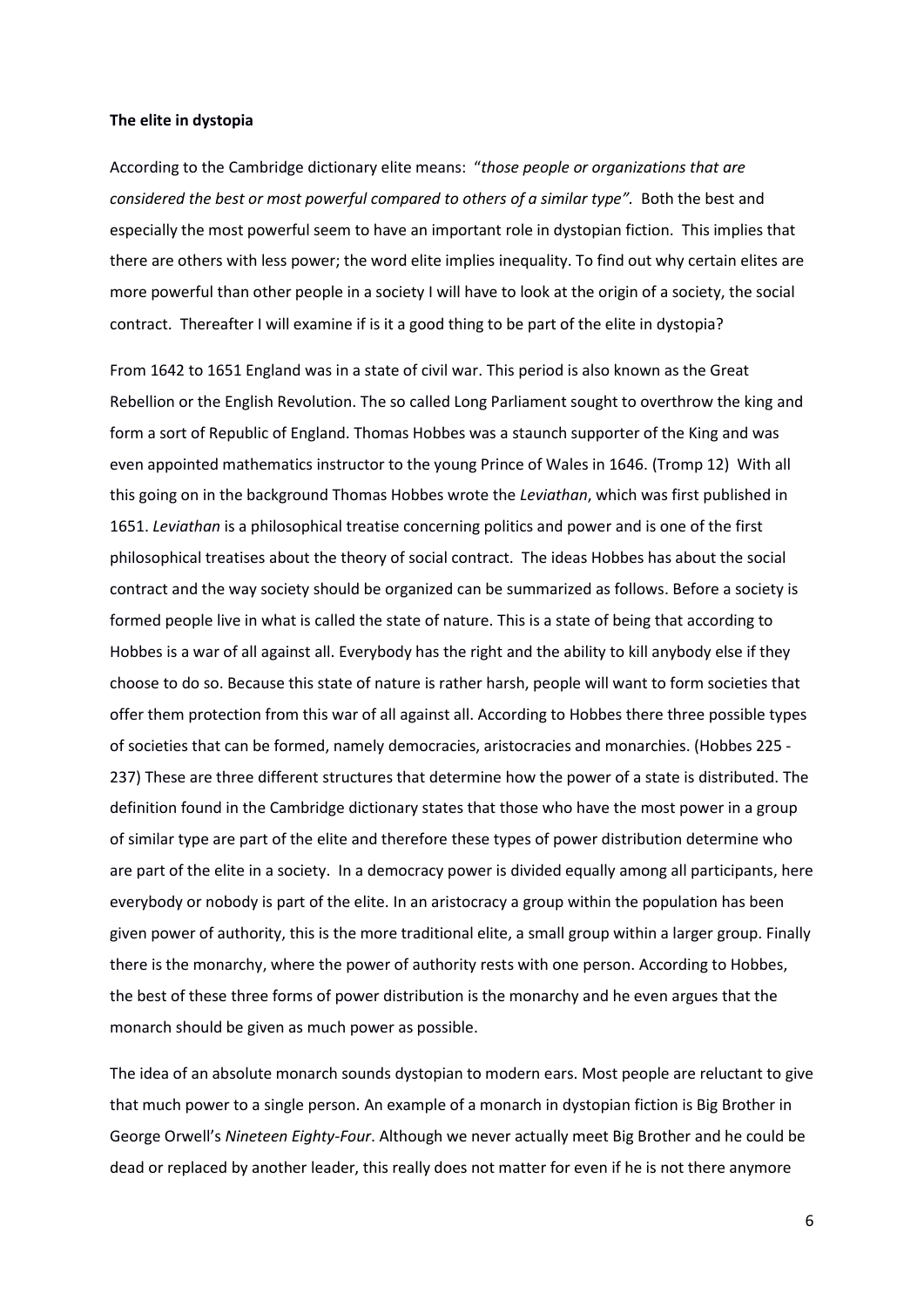society functions as if he was there anyway. It's not just the monarchy but all power structures described by Hobbes can and have been interpreted, in dystopian ways. For example, the small engineering and managing elite described in *Player Piano* can be interpreted as a Hobbesian aristocracy. The dystopian democracy seems to be a strange animal but there are actually two ways to interpret a dystopian democracy. The first is the dictatorship of the majority, if 51% of the voting population thinks that something needs to happen the other 49% have to accept this decision however horrible it is. Such a dystopia would likely oppress or destroy minorities and those deviating from the norm. An example of such a dystopia is hard to find but Ray Bradbury's *Fahrenheit 451* (1953) probably comes closest. *"But remember that the Captain belongs to the most dangerous enemy of truth and freedom, the solid unmoving cattle of the majority. Oh, God, the terrible tyranny of the majority."* (Bradbury 104) The second possible interpretation of dystopia as a democracy is given by Hobbes himself. He calls a failed democracy anarchy and anarchy in itself is nearly a return to the state of nature. The overlap between anarchy and dystopia can be found most strikingly in the *Transmetropolitan* (1997 – 2002) comics by Warren Ellis which portray a completely chaotic futuristic society where rules can change from day to day.<sup>1</sup>

All the different forms of societies described by Hobbes are possible dystopias and every one of them has its own elite. However the elite in a democracy might technically be an elite: if everybody is part of the most powerful class, then nobody is really part of the most powerful class. In the case of the monarchy one must consider the fact that one man can't do all the ruling by himself; he will most likely need to appoint others to pass on his orders to others and advise him and thus forming a layer between himself and the true lower class. Throughout history this layer has usually been called the aristocracy. Therefore it is safe to assume that power structures of the elite often function as a Hobbsian aristocracy. This also corresponds with the sociological definition of the elite C. Wright Mills gives in his book *The Power Elite* (1956) *"For they are in command of the major hierarchies and organizations of modern society. They rule the big corporations. They run the machinery of the state and claim its prerogatives. They direct the military establishment. They occupy the strategic command posts of the social structure, in which are now* centered *the effective means of the power and the wealth and the celebrity which they enjoy."* (4) Mills gives a very loaded definition of the elite for he firmly places them in the position of the other. In dystopian novels this often happens as well because those who have power in a society are also presumed to have the power to change that

1

 $1$  Other possible candidates that have anarchic systems of power distribution could be post-apocalyptic novels, stories such as The Road by Cormac McCarthy. However I am not sure if such stories should be placed within the dystopian spectrum. Post apocalyptic worlds might be hopeless and bad places but to be honest I think they fit within their own category rather than the dystopic discourse.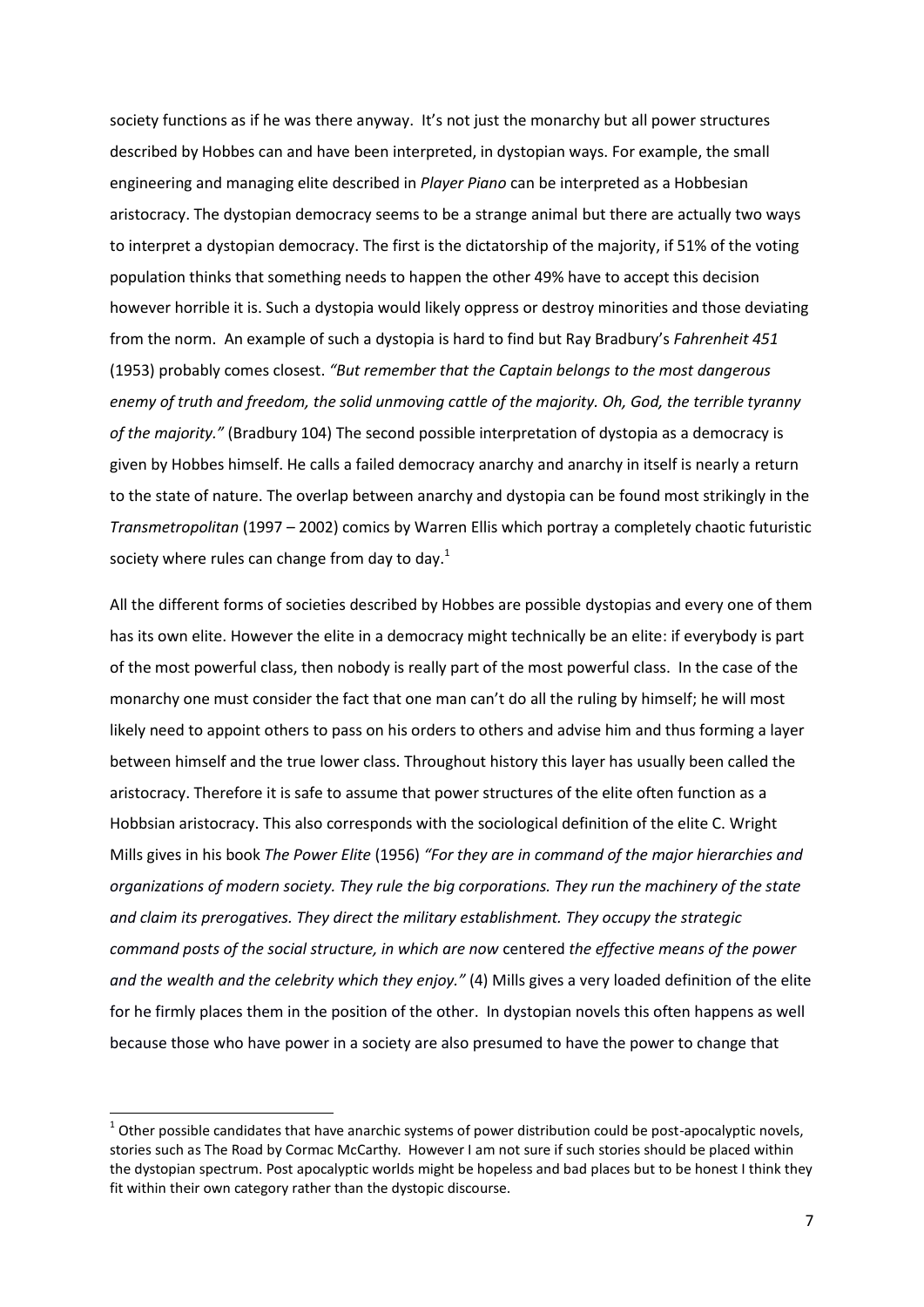society. Since dystopian societies are by definition bad places the reader of dystopian novels should feel a certain disconnection when reading about the elite in these societies.

In *Player Piano* Paul Proteus is the manager of the Ilium works in New York; this made him, at the age of 35, the man with the highest income in all of Ilium (23) and he also has an academic degree: this makes him part of the elite in two ways. Firstly he seems to fit the definition of the elite made by C. Wright Mills for he is wealthy and runs a big factory and secondly he fits the second part of the definition of elite given by the Cambridge dictionary, namely he could be considered to be one of the best. This is also expressed in the novel in the following sentence: "*But now this elite business, this assurance of superiority, this sense of rightness about the hierarchy topped by managers and engineers – this was instilled in all college graduates, and there were no bones about it."* (6) Paul Proteus is even part of the elite in the more traditional aristocratic way, because his father was more important than the president of the United States. Paul's father had been the nation's first National Industrial, Commercial, Communication's, Foodstuffs, and Resources Director, a position approached in importance only by the presidency of the United States. (Vonnegut, Player Piano 2)

Another interesting thing about Paul Proteus is his surname. Proteus is not only the surname of the protagonist of *Player Piano* but it's also the name of a Greek god. Proteus, the god, is known to be an attendant or son of Poseidon, he is able to change his shape and predict the future (Morford and Lenardon 157). These qualities also manifest themselves in some way within Paul Proteus. Paul is a shape shifter in the sense that he undergoes a major change, from elite to rebel and Paul's story is situated in a 'near future' and shows its reader a possible future and therefore in a way he tells us about the future.

Paul Proteus is a part of the elite, he has the wealth, celebrity and power described by C. Wright Mills, his life should be good. However Paul Proteus doesn't seem to be a happy person. He is in a loveless marriage. His wife might have married him just for the elite lifestyle, she faked a pregnancy to get him to marry her and when he leaves the elite lifestyle she leaves him. His job, although it is the best paying job in Ilium, is quite boring, for he actually doesn't seem to have to do all that much. At work he is just playing with a cat or reading books about vigorous heroes who live in nature, such as woodsmen, sailors and cattlemen. (Vonnegut, *Player Piano* 137) Gradually Paul's resentment towards society increases, he wants everything to change. He doesn't want to become the plant manager in Pittsburgh; he wants to live on the farm he bought. However Paul Proteus can't have what he wants. Even though Paul Proteus is in a position of power, he is unable to effectively change his own life. The changes he does go trough from elite to rebel are forced on him. On one side Dr. Gelhorn, Paul's father's successor, and Kronor, his surrogate father, who are both part of the elite,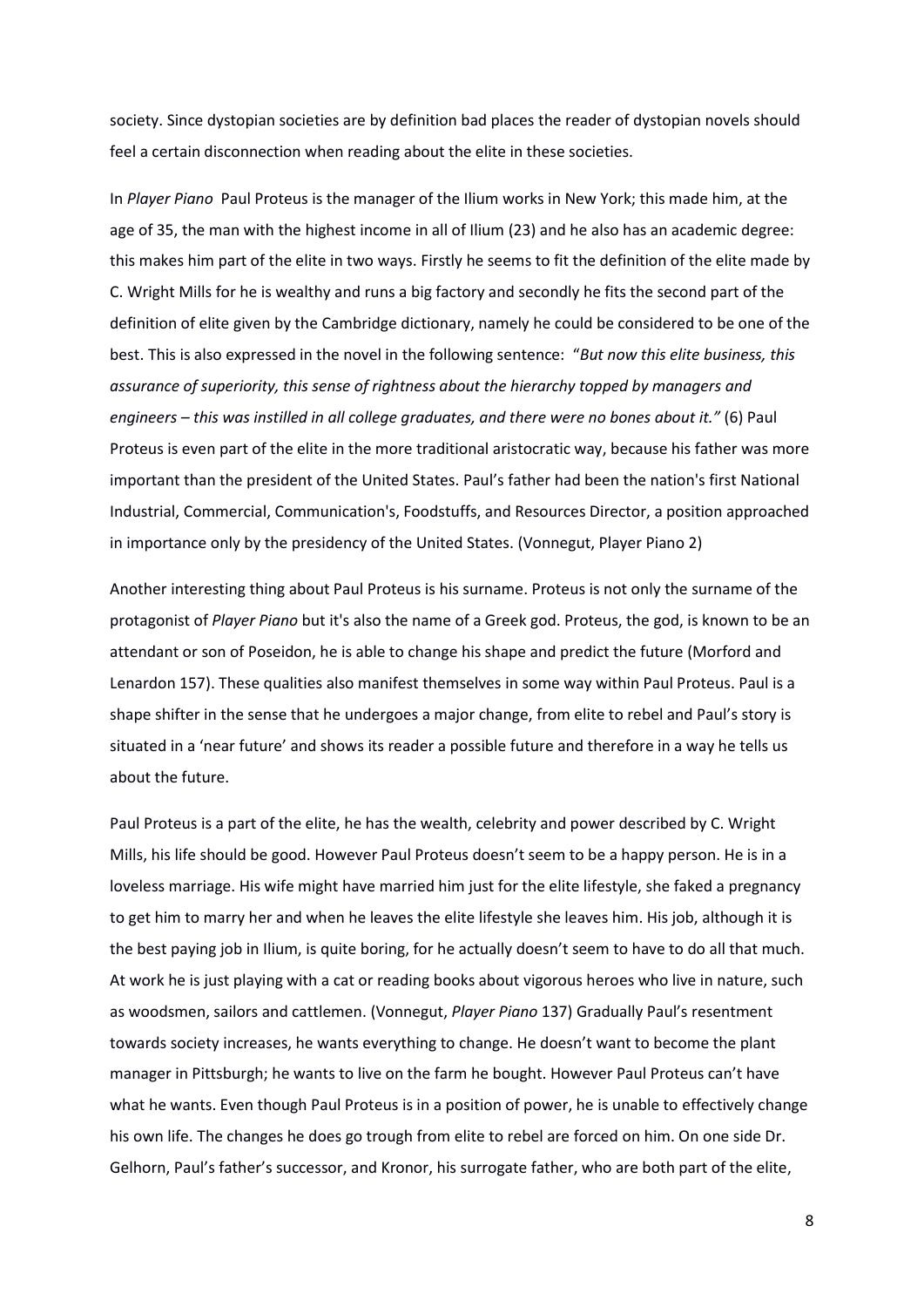force him to join the Ghost Shirt Society, a revolutionary organization, by firing him from his job, and telling him that he must infiltrate the Ghost Shirts Society. On the other hand his friend Finnerty forces Paul to join this rebel group by making Paul's position at Ilium plant unstable, for example by losing Paul's illegal gun. Later the Ghost Shirts even drug and kidnap Paul and force him to join. In the Ghost Shirt Society, the group of rebels, Paul Proteus is again in a way thrust into a leadership position, the elite among the rebels. Paul's role in the Ghost Shirt Society will be explored more thoroughly in chapter three. However here I would like to say that although Paul becomes a part of the elite amongst the rebels, his ability to effect change hasn't grown. He is a leader in name but in reality the rebel organization does what it does, with or without Paul Proteus.

One of the most interesting dystopian hierarchies of power is found in *Brave New World*. Social hierarchies are maintained and the elite are formed by means of eugenics and special breeding techniques. Everyone is part of one of the five social classes, Alpha, Beta, Gamma, Delta and Epsilon respectively and every class has its own function<sup>2</sup>. 'We decant our babies as socialized human beings, *as Alphas or Epsilons, as future sewage works or future... 'He was going to say future World Controllers, but correcting himself, said 'future Directors of Hatcheries' instead.* (Huxley 10)The Elite in *Brave New World* are the Alpha's and they are the only ones that are bred to have the intellectual capacity to analyze the society. This intellectual capacity also gives them a reason to doubt the society they live in and actually feel trapped. This goes against the readers' expectation because one would expect that those without power are the ones that are stuck and unhappy, not the elite. However in *Brave new world* the lower classes are kept as happy as possible by any means possible. All the while, the Alphas might actually worry about the dystopian society they live in.

Power, wealth and celebrity are hallmarks of the elite. They would seem to be useful if you want to change the world. However they often are not enough to make any changes. In dystopian fiction the world is often a bleak and nasty place, or at least a world you wouldn't want to live in. Although dystopian societies are bleak and harsh places, the people that are part of the elite don't seem to do anything about it. The only reasonable options why they do not change things are because either they cannot or they do not want to change them. If they enjoy the current status quo or if, for whatever other reason they do not want to change the dystopian society they live in, it gives the dystopian experience a certain humanity. One could get the feeling that although these members of the elite won't change the situation, future members of the elite might, there would be a possibility of escape, there would be hope. If the elite in spite of their wealth, power and fame are unable to change the dystopian situation; this inability implies a certain helplessness and hopelessness. In this

**.** 

 $^2$  Interestingly social hierarchies that have specialized bred classes with different functions are sometimes called Eusocialities and are often found with insects such as ants and bees. These Eusocialities often feature whole groups of insects that are purposefully unable to reproduce, just like the Freemartins in *Brave New World*.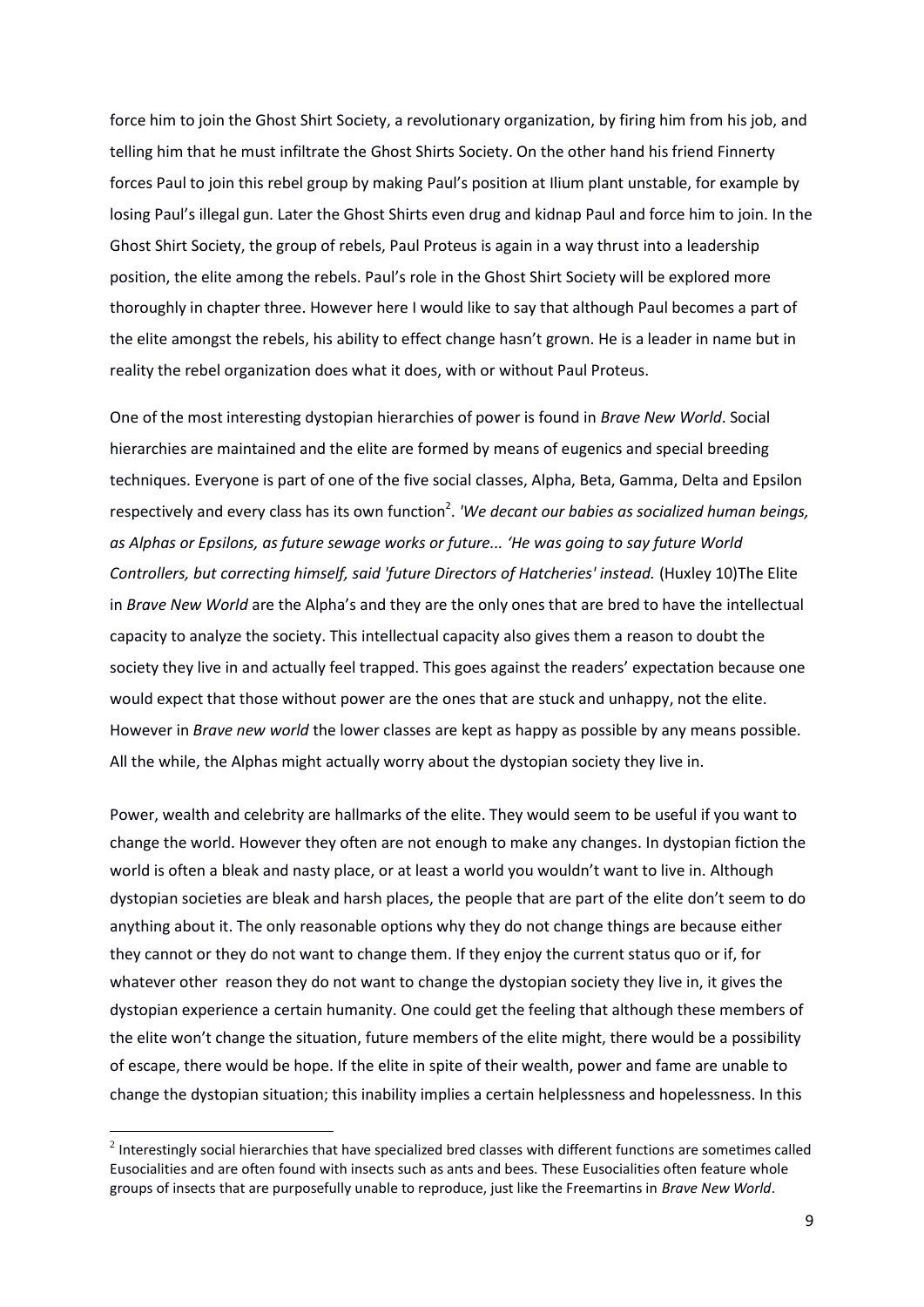situation the elite are just as chained by the dystopian society they live in as the people that are part of the lower social classes in those dystopian worlds. In *Brave New World* Bernard Marx, and the elite he is a part of, are mostly unable to change the world they live in and although he is given the option to leave the dystopian world or to run it, at the end of the novel, the dystopian society has to stay the way it is. The elite in *Player Piano* also seems to be the second kind of elite, an elite that is unable to really change the world they live in. Paul Proteus cannot even make fundamental changes in his own life. It seems that in dystopia the elite are just as trapped by the constraints of their society as everybody else.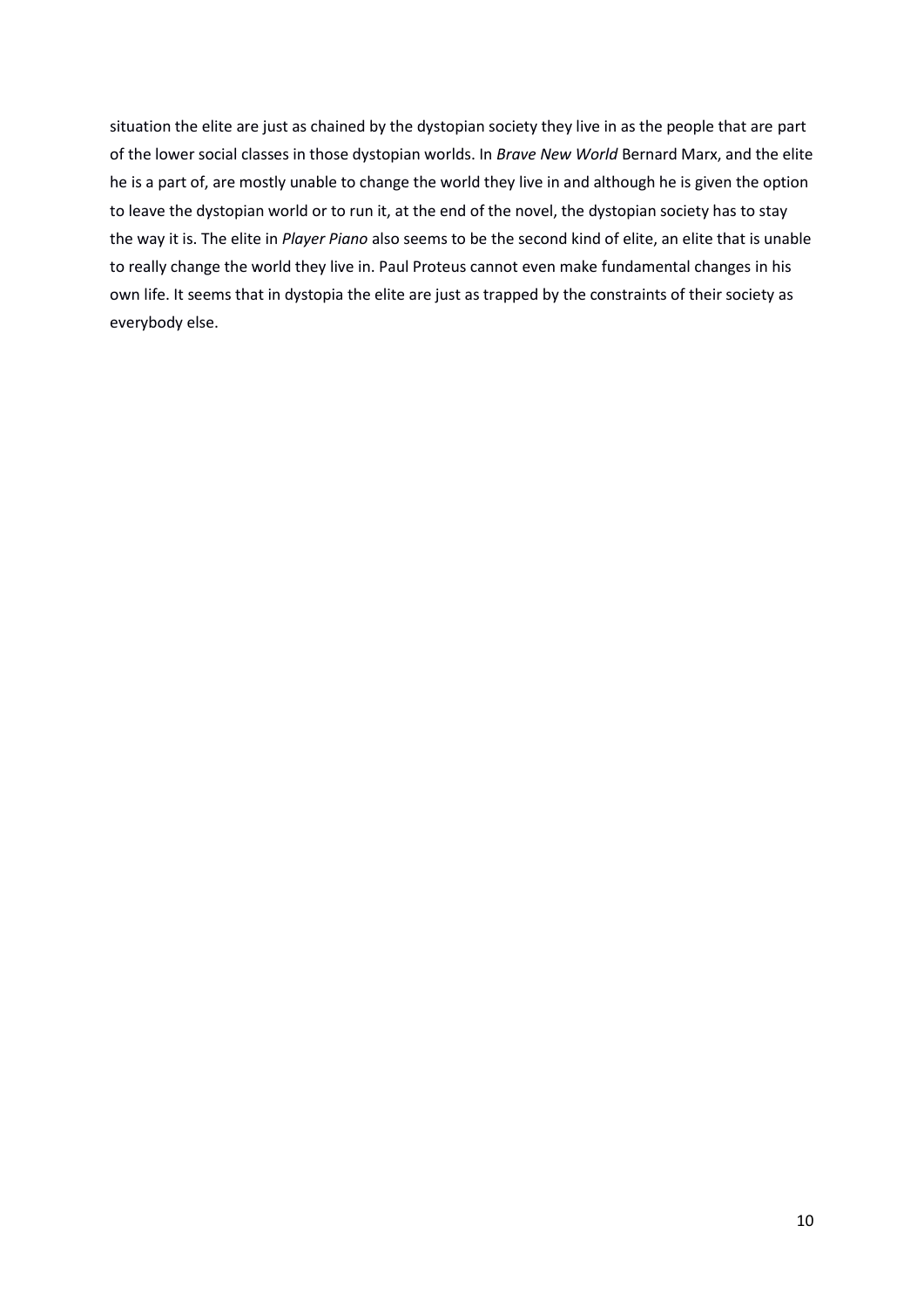#### **Technology and power in dystopia**

In his autobiographical work, *A man without a country,* Vonnegut writes the following: "*I think that novels that leave out technology misrepresent life as badly as Victorians misrepresented life by leaving out sex". (25)* Therefore it is not surprising that technology plays an important role in *Player Piano* and many of his other novels. In dystopian fiction technology is often very important, it goes so far that dystopian novels are often categorized as science fiction. In this chapter I will analyze the role technology plays in the origin of dystopian societies and where technology and machinery can be place in the power structures of dystopia.

A dystopian society is often very different from our own. We live in a world that according to Leibniz is the best of all possible worlds while dystopias are by definition bad places. Although dystopia is a bad place, its participants might actually enjoy themselves. For example in *Brave New World* most participants of society live quite happy lives. The same goes for Vonnegut's *Player Piano*: life in the society portrayed in this novel is not perfect but it is not an oppressive hell such as society in *Nineteen Eighty-Four*. However as a reader you get an immediate feeling of alienation and a sense that there is something wrong with this society. This could be because we empathize with Paul Proteus who also feels alienated in his own world, however there is more to it. According to Gorman Beauchamp dystopia fuses the fears of the perfect society of Utopia with a fear of technology. (Beauchamp 53). In a sense this is true for many dystopian novels feature new technological innovations that help shape society. In *Player Piano* the new technological innovations of the second industrial revolution allow society to take shape. However as Beauchamp points out that technology does not lie at the root of every dystopian society and it does not play an important role in every dystopia (Beauchamp 55). In *Nineteen Eighty-Four* most technology used in the dystopian society is relatively simple, the most prominent being the cameras that watch everyone. In *Fahrenheit 451* there are a few technological innovations such as robotic dogs and television walls, but these innovations seem unnecessary for the dystopian core of the novel, the suppression of knowledge and minorities. So if technology not always necessary in dystopia why are they so closely linked? Why do so many dystopias have technological innovations that function as a catalyst for their formation? Because technology represents possible change, a change from our real society, which is just one technological innovation away. If the source of change is something that is already present in our society the reader could ask, why hasn't this happened yet? And if the change was supernatural it would take away some of the realness of the story. However these other kinds of dystopia are possible, for example the there is a certain supernatural quality to the talking animals of George Orwell's *Animal Farm* (1945). Technological innovations however combine possibility of the supernatural with a sense of realness. Finally the fear of technology Beauchamp describes can be

11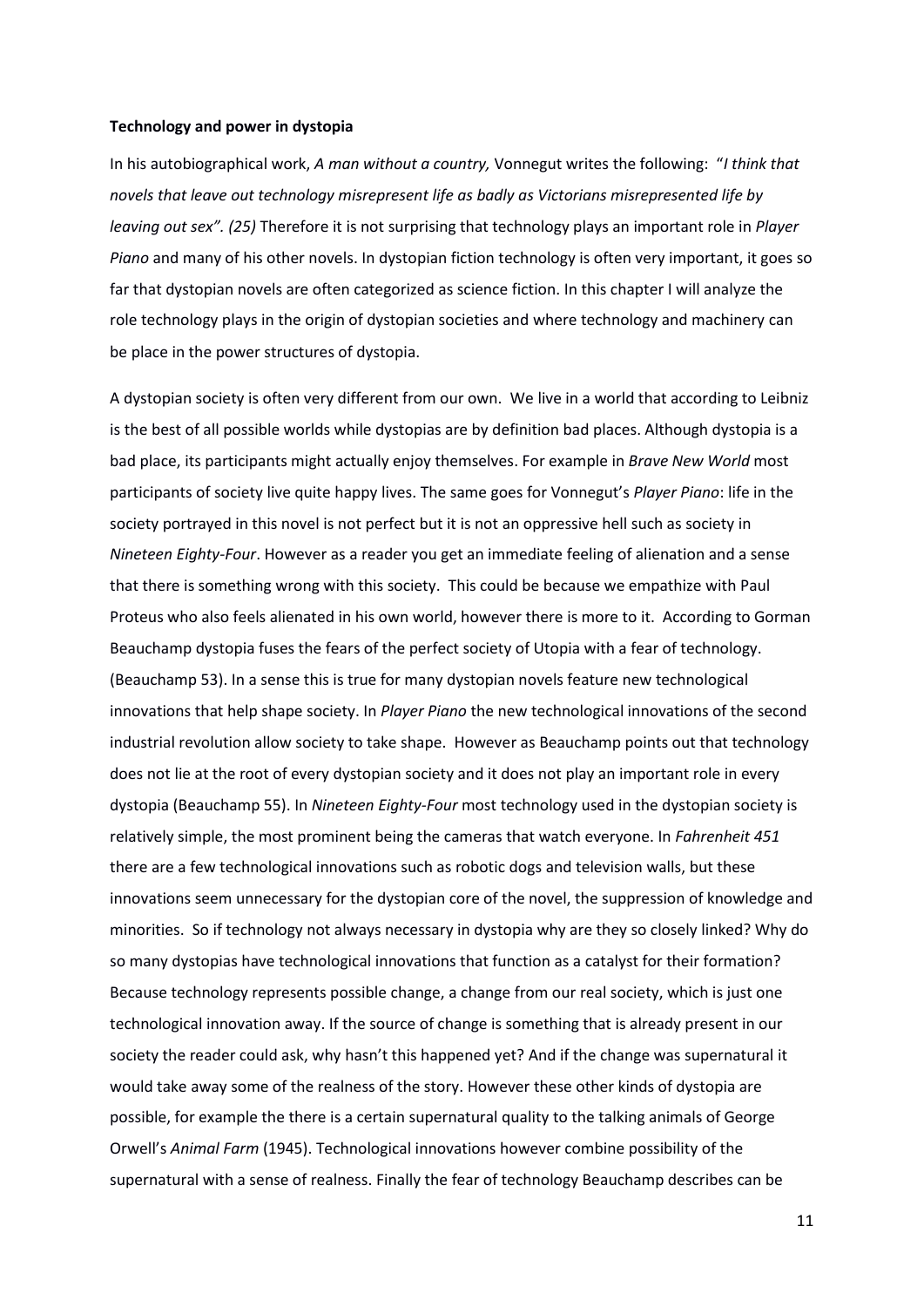very dystopian, however it is the feeling that dystopia is just one innovation away that makes dystopia and technology so closely linked.

*Player Piano* opens with the following: *'Ilium, New York, is dived into three parts. In the northwest are the managers and engineers and civil servants and a few professional people; in the northeast are the machines; and in the south across the Iroquois River, is the area known locally as Homestead, where almost all of the people live.'* (1) It seems that social class is spatially organized in *Player Piano* and the machines have their own place. Strikingly this place is closer linked to the elite than to the lower social class because of the river that separates the machines and elite from the lower class. This tells us a few things about the world of *Player Piano*. It tells us that the upper- and lower social classes live in separated worlds and that machines have their own separate space. Does this mean that the machines are part of the social hierarchies in *Player Piano*? And if so where do they rank? The argument can be made that the machines actually rank above the lower class and possibly above the elite.

In *Player Piano* there is a super computer named EPICAC XIV. This computer is so powerful it can calculate and decide how many refrigerator backs are needed (Vonnegut, *Player Piano* 9) and many other things and is also involved in the thinking and planning process of the National Industrial, Commercial, Communications, Foodstuffs and Resources Board.<sup>3</sup> (Vonnegut, *Player Piano* 119) It never forgets anything and is supposedly always right. (Vonnegut, *Player Piano* 117) Its name EPICAC XIV can be interpreted as grand alternate current or great power and the number after its name reminds one of the great kings of the past such as Louis XIV of France<sup>4</sup>. The Shah of Bratpuhr, a visiting dignitary, even seems to regard EPICAC XIV as the leader of the United states when he ignores the President and asks EPICAC XIV to answer a riddle to find out if EPICAC XIV is the prophesied all-wise god. (Vonnegut, *Player Piano* 122) Although EPICAC XIV does seem to answer, we cannot understand his answer so we can't be sure if he is this all-wise god. The Shah however seems to think that EPICAC XIV is not the prophesied all-wise god and leaves.

It is also interesting to look at the name of the novel *Player Piano*. A *Player Piano* is another name for a Pianola, a self playing piano. This title indicates a role reversal, for a reader would expect a piano player. At one point in the novel the character Finnerty actually starts playing a player piano. (105) This image of a man playing a self playing piano raises questions: does Finnerty have the illusion of

**.** 

 $3$  The director of this organization is cited to be more powerful than the president of the United States (Vonnegut, Player Piano 2)

<sup>4</sup> Also known as Louis the Great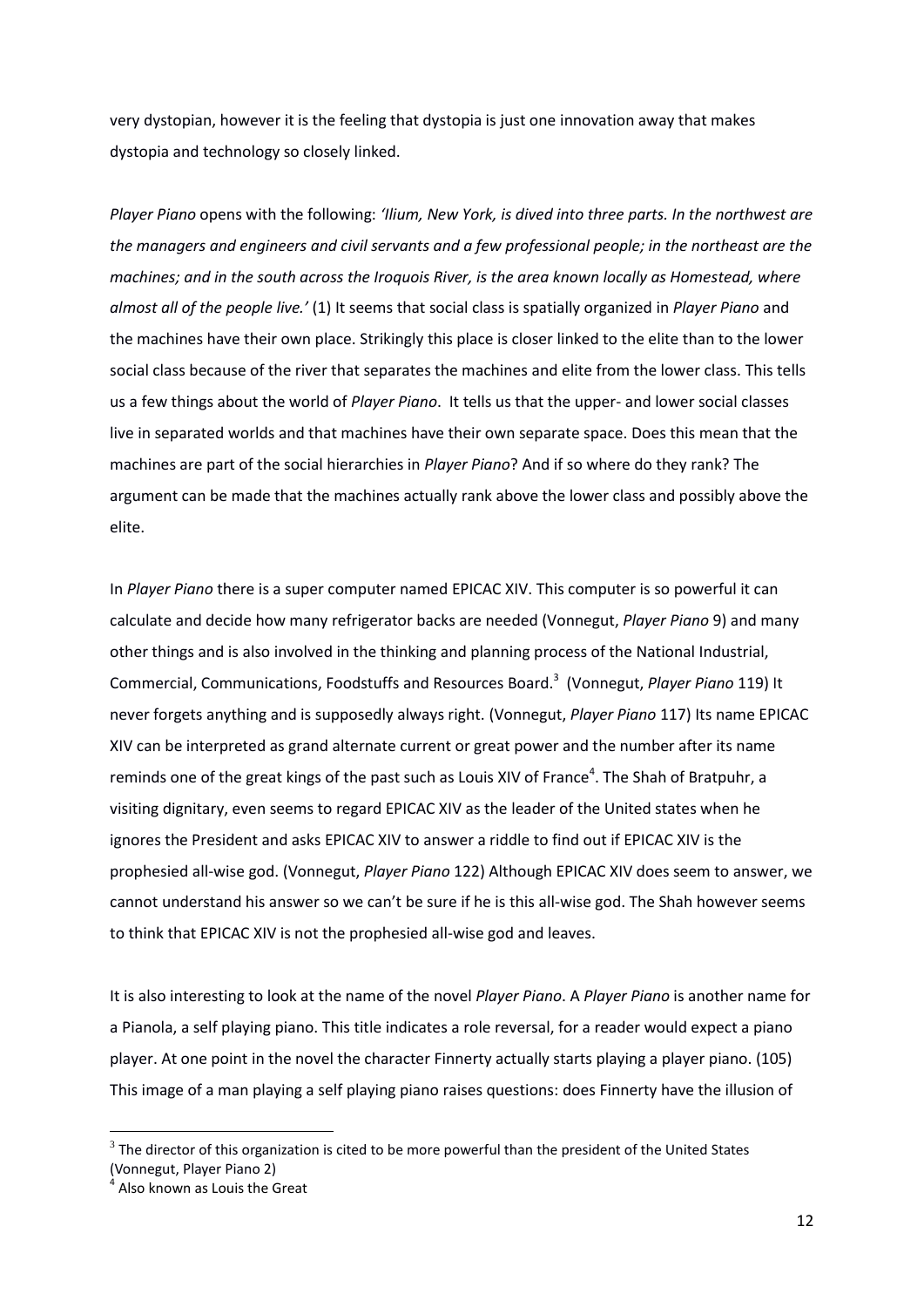control over this self playing machine? Or is he trying to ridicule his fate as a puppet in a machine controlled society?

So the machines can do all the routine manual and mental work and the computer EPICAC XIV seems to be making a lot of the important decisions. Machines might actually be the ruling elite in *Player Piano.* In his second novel *The Sirens of Titan* Vonnegut examines the strange interactions between man and machine even further in a short story about the origins of the robots of the planet Tralfamadore (166). In this story he asks what would happen if machines did everything. The story is as follows. Once upon a time there were creatures on the Planet Tralfamadore that were obsessed with the concept of purpose. They tried to find their own purpose but every time they found something, they found it to be beneath them. For every purpose they found this way, they made machines that could fulfil these things so that they themselves could strive to fulfil a higher purpose. When they could not find a higher purpose they asked the machines to find a higher purpose for them, they were told that they had no purpose. Upon hearing this news the creatures asked the machines to destroy them because they could not live without purpose. Although the world of *Player Piano* is not at the point of the end of humanity, it seems to be heading the same way. Human work is being replaced by machine work and the people are losing their sense of purpose because of it. The lower social classes are composed of the army and the Reeks and Wrecks, who both seem to be living boring and useless lives. This is demonstrated in this example about members of the Reeks and Wrecks:"*About forty men leaning on crowbars, picks, and shovels blocked the way, smoking, talking, milling about something in the middle of the pavement. They looked around at Paul with an air of sheepishness and, as though there was nothing but time in the world". (Player Piano 24)* At the same time the people that are part of the elite are leading lives that seem to be just as meaningless, as demonstrated in the previous chapter. While *in The Sirens of Titan* the people of Tralfamadore wanted to have noble purpose and strove towards the highest possible purpose, the people in *Player Piano* seem to nearly have given up on having a purpose. However not all hope is lost in *Player Piano* for some people seem to find meaning in resisting and fighting against this hierarchy of power. Especially the Ghost Shirt Society seems focused on overthrowing the status quo, but more on that subject in next chapter.

In *Player Piano* the machines seems to be at least part of the elite. In other dystopian novels, technology takes on the role of the oppressed. For example in *Do Androids Dream of Electric Sheep* by Philip K. Dick, the main character Rick Deckard 'retires' rogue androids, robots that look like humans, for a living. The Earth portrayed in this novel is a dark place, highly polluted and damaged after a third world war. Humans are urged to emigrate to Mars, and to entice people to leave;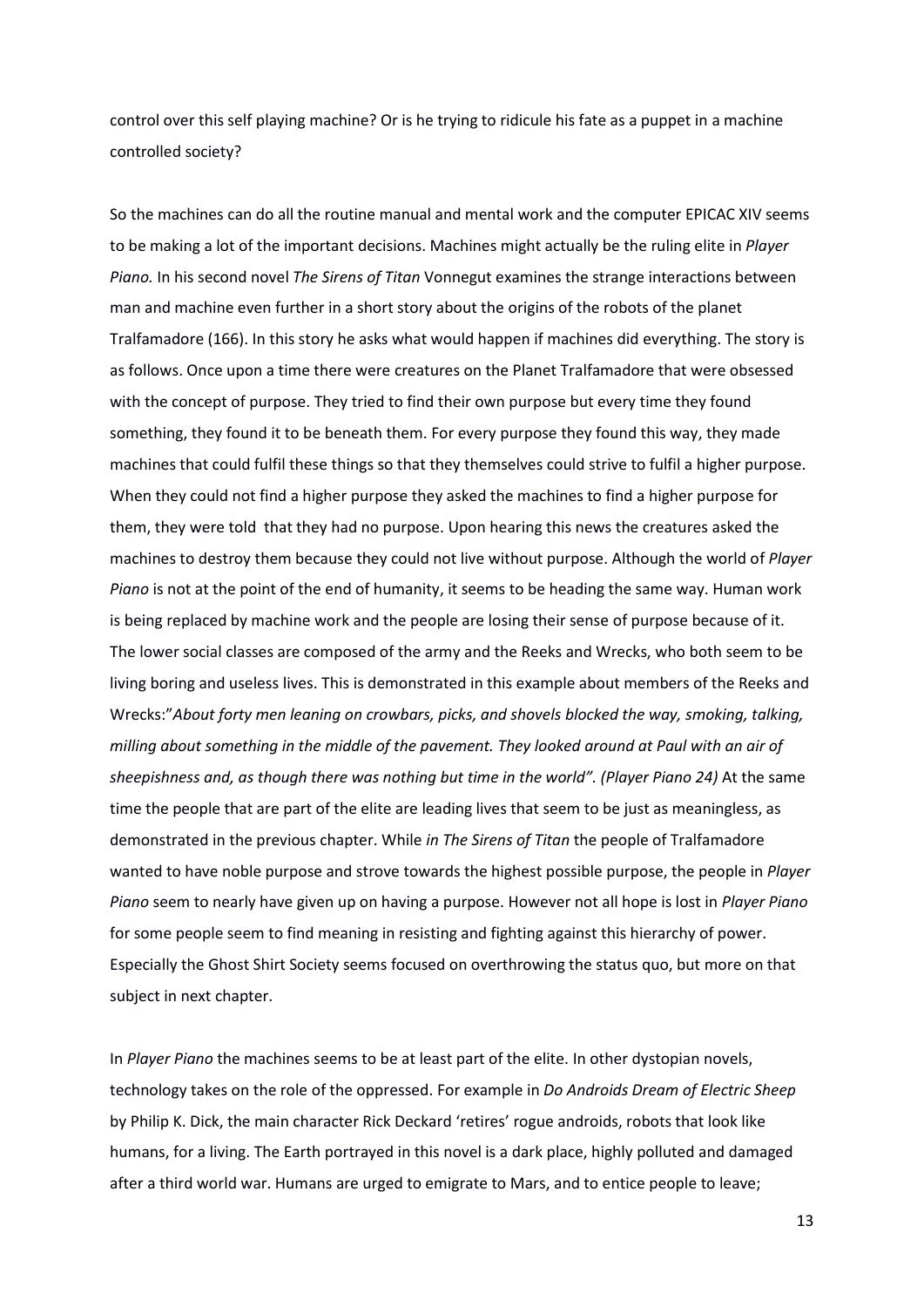everybody who emigrates to Mars gets a free personal android servant. These androids are starting to become indistinguishable from humans, thanks to rapid technological progress. There are only two ways to distinguish androids from humans. One way is through the Voigt-Kampff test, a test that measures emotional responses to a series of questions. The other way is the long process of thorough biomedical research. (*Do Androids Dream 38)* In this strange world, where machine and human start to look more and more alike, humans still treat the androids as inhuman machines who have no inalienable rights. In this dystopian novel machines are clearly lower on the social ladder.

Technology and dystopia are strongly linked, for technology is often a catalyst for dystopian fiction and can have its own place the dystopian hierarchies. When technology is placed in a hierarchy it can have profound influence on the messages contained in the novel. When technology is portrayed as elite, it can confront us with our laziness and the meaninglessness of human existence. When technology is portrayed as a lower class it can again confront us with our laziness but also with how we treat others that we conceive to less worthy, it can portray themes of injustice and discrimination. In the words of Finnerty: *It's this Damn hierarchy that measures men against machines. It's a pretty unimpressive kind of man that comes out on top.* (Vonnegut, *Player Piano* 86) Most of all, tTechnology in dystopian fiction confronts us with a dark side of ourselves that is just one small technological innovation away.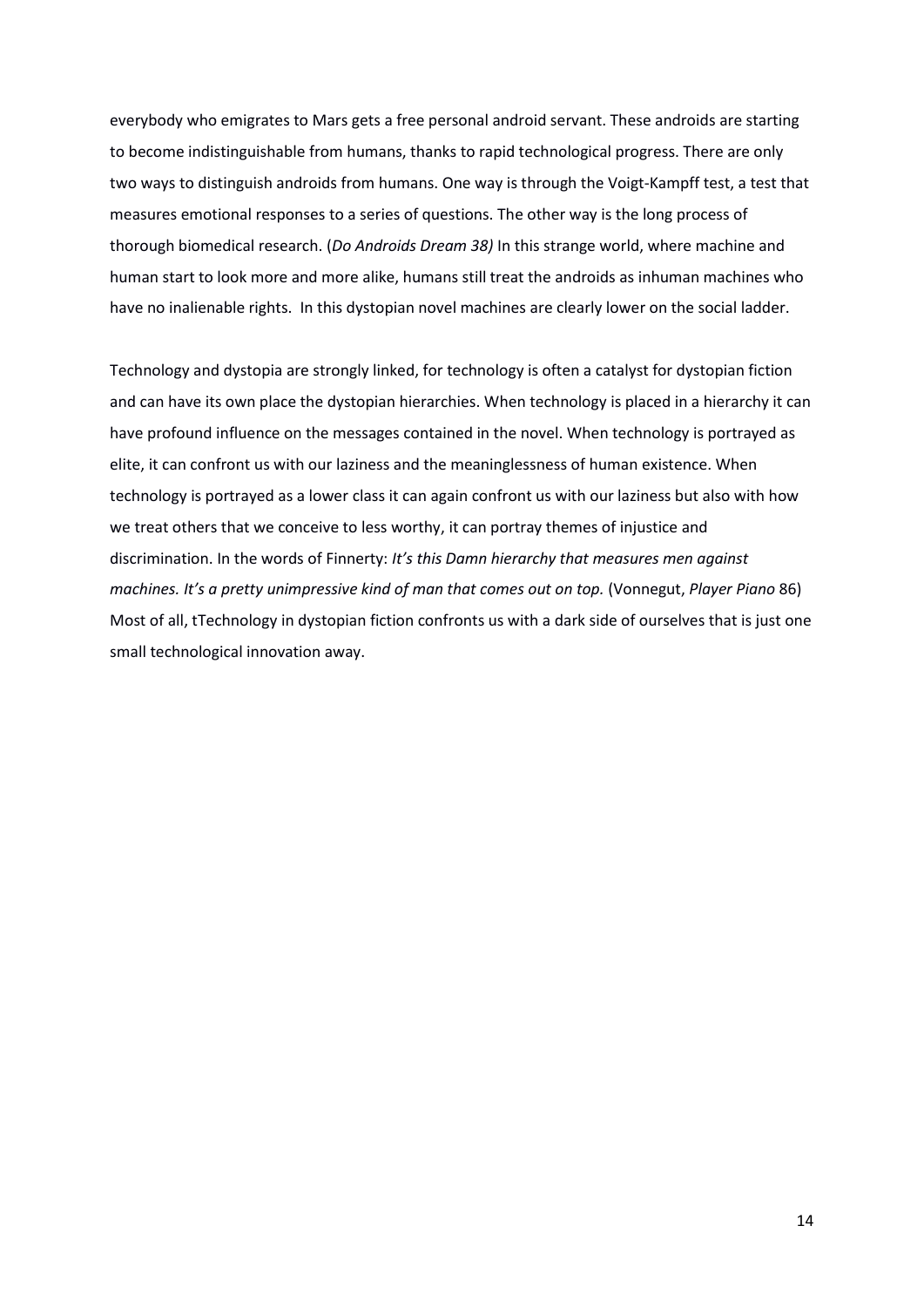# **Revolution in dystopia**

The structures of power in dystopian fiction are often harsh, oppressive and divisive. The elite live in wealth and prosperity while lower classes live harsh and cruel lives. The Reeks and Wrecks in *Player Piano* have unfulfilling jobs and live meaningless lives, the androids in *Do Androids Dream of Electric Sheep* have no rights at all and the Epsilons in *Brave New World* live in a world where their birth, and the eugenics used to create them determine their place in society, and there is no way for these Epsilons to change their standing in life. The power structures that enable these conditions are part of the foundation of dystopia. Change them, and a society might stop being dystopic. Such a change could happen gradually over time, but gradual changes often seem unlikely in dystopia, for there are powerful forces that profit from the status quo. These changes could also happen very suddenly; such a sudden and immediate change is called a revolution. In the novel *Player Piano*, two revolutions play important roles. The first is the second industrial revolution, a revolution that happened before the start of the novel where most routine mental jobs are replaced by machines. The other revolution of importance is the revolution of the Ghost Shirt Society, a revolution against the institutions, machinery and engineering elite that rule society in *Player Piano*. In this chapter I will examine these two revolutions more closely and I will look at how revolutions can make lasting changes to the power structures of dystopian societies.

*"It seemed very fresh to me – I mean that part where you say how the First Industrial Revolution devalued muscle work, then the second one devalued routine mental work"* (Vonnegut, *Player Piano* 14)The second industrial revolution in *Player Piano* made people performing routine mental work unnecessary, all their work could be done by machines. This shift gave engineers and machines a very important place in this society. The second industrial revolution and the changes it made to the social hierarchies made the dystopian society of *Player Piano* possible. It changed the social contract of this society and made a new hierarchy possible. Three things make this change to the social contract possible, namely, technological knowledge, the necessities of war, and benefits for the lower class and the elite. The benefits for the newly created managing and engineering elite are power, wealth and celebrity. The benefits for the lower class in this society are shown in the following quote: *"Thirty dollars, John – yes, that is how much money you make. But, not with all his gold and armies could Charlemagne have gotten one single electric lamp or vacuum tube! He would have given anything to get the security and health package you have, John. But could he get it? No!" (Player Piano* 216*)*

The second industrial revolution made the society of *Player Piano* possible; the revolution of the Ghost Shirt Society tries to change it again. The name of this revolutionary movement is a reference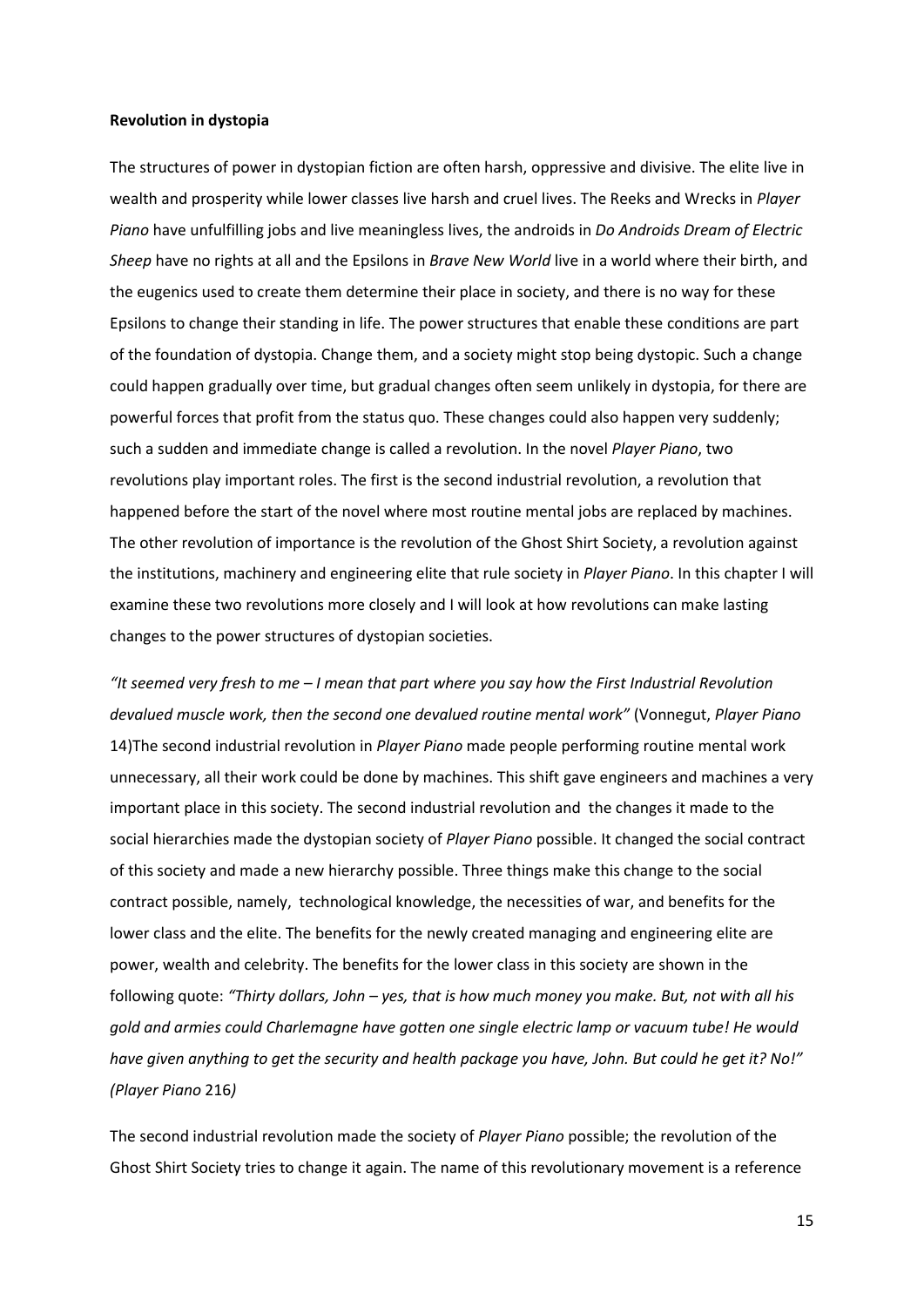to the Ghost Shirts worn by members of the Ghost Dancer movement of 1890. This movement was a Native American spiritual and resistance movement that tried to preserve the Indian culture and beliefs in a country that they now had to share with the white man. Some of these Ghost Dancers even believed that one day all elements of white civilization would disappear including guns and whiskey. They were known for a sacred dance, the so called Ghost Dance, and they wore sacred shirts that they believed would resist the white man's bullets. (Norton, Sheriff and Katzman 476). Just like the Ghost Dancers the members of the Ghost Shirt Society feel threatened by a newcomer, in this case the Machines, and they want to return to the ways of the past. *"The Machines are to practically everybody what the white men were to the Indians. People are finding that, because of the way the machines are changing the world, more and more of their old values don't apply any more. People have no choice but to become second-rate machines themselves, or wards of the machines."*  (Vonnegut, Player Piano 289-290)*.* Paul Proteus is forced into the revolutionary movement. His boss fires him to force him to infiltrate the Ghost Shirt movement and spy on them. (Vonnegut, Player Piano 230) While the Ghost Shirt revolutionaries poison him, kidnap him and later force him in a symbolic leadership position within the movement because of his fame. (Vonnegut, Player Piano 270, 296) After Paul integration in the movement, an unsuccessful revolution follows. For although a lot of machines in Ilium are destroyed there is not lasting change, there is no massive national revolution and when the authorities step in the revolution is over and the dystopian society remains.

Another view on revolution in *Player Piano* is found in a parable in the novel about an old man<sup>5</sup>, a young engineer, a radical and John Averageman (*Player Piano* 211-219). In this story the old man is the Sky Manager, it is his job to examine the stars that represent social structures of power, such as Socialism, Fascism, Free Enterprise, Rugged Individualism etc. He is supposed to take these stars down when their time to shine is over. When the Sky Manager is about to take down the star that represents the social structures as represented in *Player Piano,* a young engineer stands up and tells the Sky Manager to stop, while a radical tells the Sky Manager to take the star down. To resolve this conflict, a trial is held where the young engineer and the radical both plead their case to the Sky Manager. The main part of both of their arguments is built on the testimony of a man called John Averageman.

When the radical asks John questions, it leads up to John saying the following: *"Kind of summing up, seems like these days the engineers and managers and the like are everything, and the average man is just nothing anymore." (Player Piano 215)* This sentence sums up a major feature of the dystopian

1

<sup>5</sup> In *Player Piano another old man plays an important role namely Dr. Francis Eldgrin Gelhorne, who is the National Industrial, Commercial, Communications, Foodstuffs and Resources Director and is the most powerful man in America. The comparison between the old man in the story and Dr. Gelhorne who are both very powerful men is an interesting comparison to make.*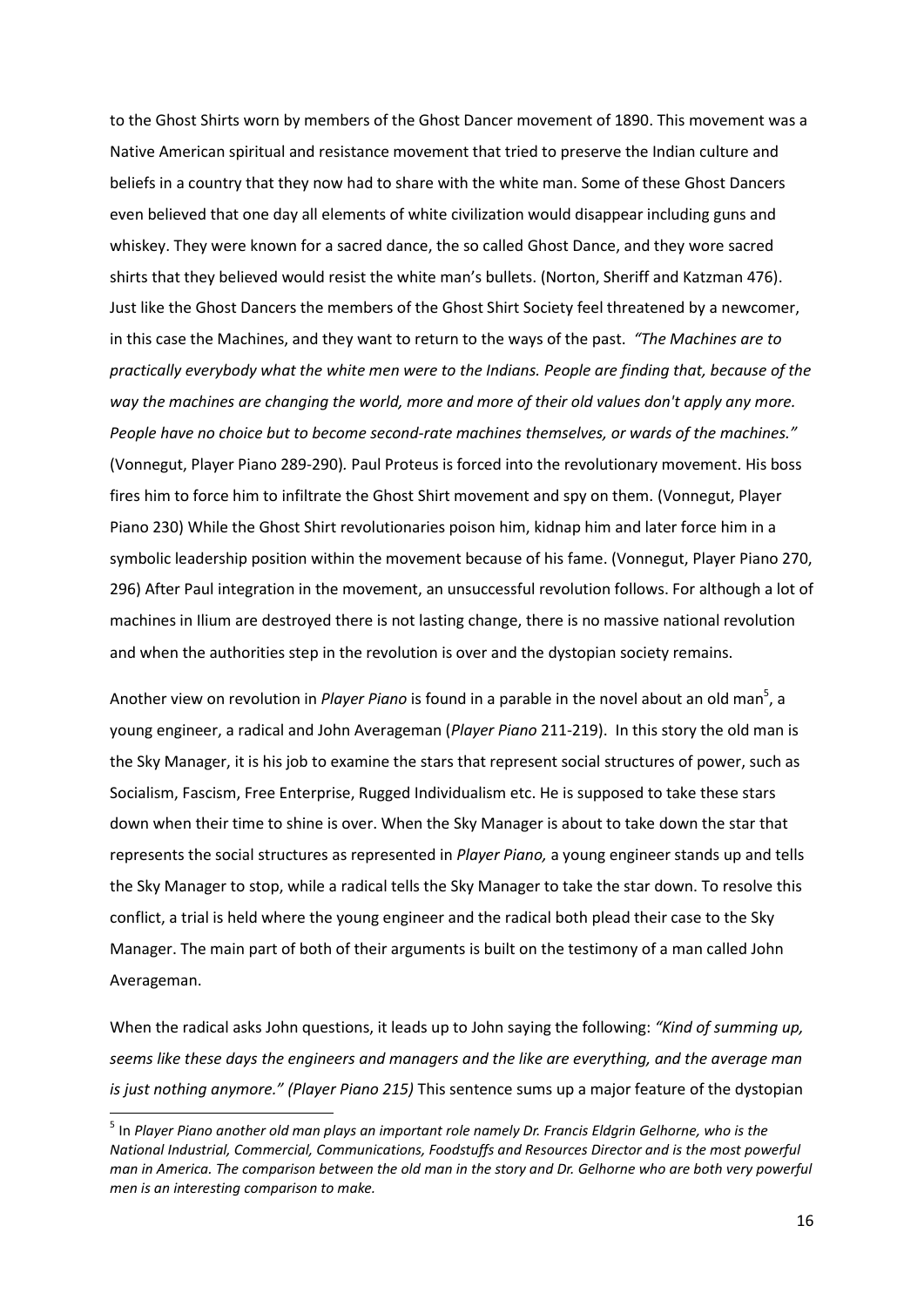experience in *Player Piano,* the meaninglessness of life. During the cross-examination of John, the young engineer tries to refute everything that the radical and John Averageman said earlier. His style of questioning John is very controlling. The young engineer never lets John finish his sentences; he wants to hear John say yes and no in response to his questions but nothing else. Even though this makes the young engineer comes over as dishonest and manipulative, he does have a few interesting views. First and foremost, the lower classes do benefit from all the technological progress; he argues that the lower classes are better off than Charlemagne in this society (Vonnegut, *Player Piano* 216). The second point the young engineer makes is not about the society they live in but about its opponent, the radical: *"He'd like to take advantage of your good nature. He wants Power, and he doesn't care about anything else. He'd like to make you swallow his half-truths, John, and get you to help him pull down the star, and put himself in power, and the whole world back in the Dark Ages!" (Player Piano* 217) The young engineer tells us something about the darker side of revolutionaries. Those who initiate a revolution or those who lead it have most to gain when it is successful. These leaders of the revolution often become the elite of the new hierarchies that are formed after the revolution. They might not be organizing a revolution for the benefit of the average man, but for their own benefit. In the story the young engineer wins the trial, but his victory is questionable, as it is a story told to a group of engineers. However the important question might not be who wins this trial but who loses. Whether the young engineer wins the trail or the radical wins the trail, John Averageman seems to lose.

The argument of the young engineer, that the radical just wants power for himself, is reinforced by the fact that revolutionaries often start acting like they are better than others, as if they were already part of some new elite even before the revolution. A good example is the way Paul Proteus treats his wife Anita in *Player Piano*. She says: *"I'm sick of being treated like a machine! You go* around *talking about what engineers and managers do to all the other poor, dumb people. Just look at what an engineer and manager did to me! […] You talk about how wrong it is for smart people to lord it over people who aren't so smart, and then go around our house showing off your great big I.Q. like it was on a sandwich sign. All right, so I'm dumb." (Player Piano* 249) In a way the new elite is already acting like the old elite. Therefore it seems that these revolutions against the structures of power in dystopia often just create new dystopia. A strong example of the cyclical nature of revolution in a dystopian society that leads to a new dystopia is the novel *Animal Farm* by George Orwell. In this novel a revolution takes place on a farm and the human overlords who oppressed, imprisoned and ate the animals that lived there are driven away. A new society is created where all animals are equal, but slowly but surely the new society start to change and becomes more and more like the old. Finally the pigs become indistinguishable from humans. "*No question, now, what had happened*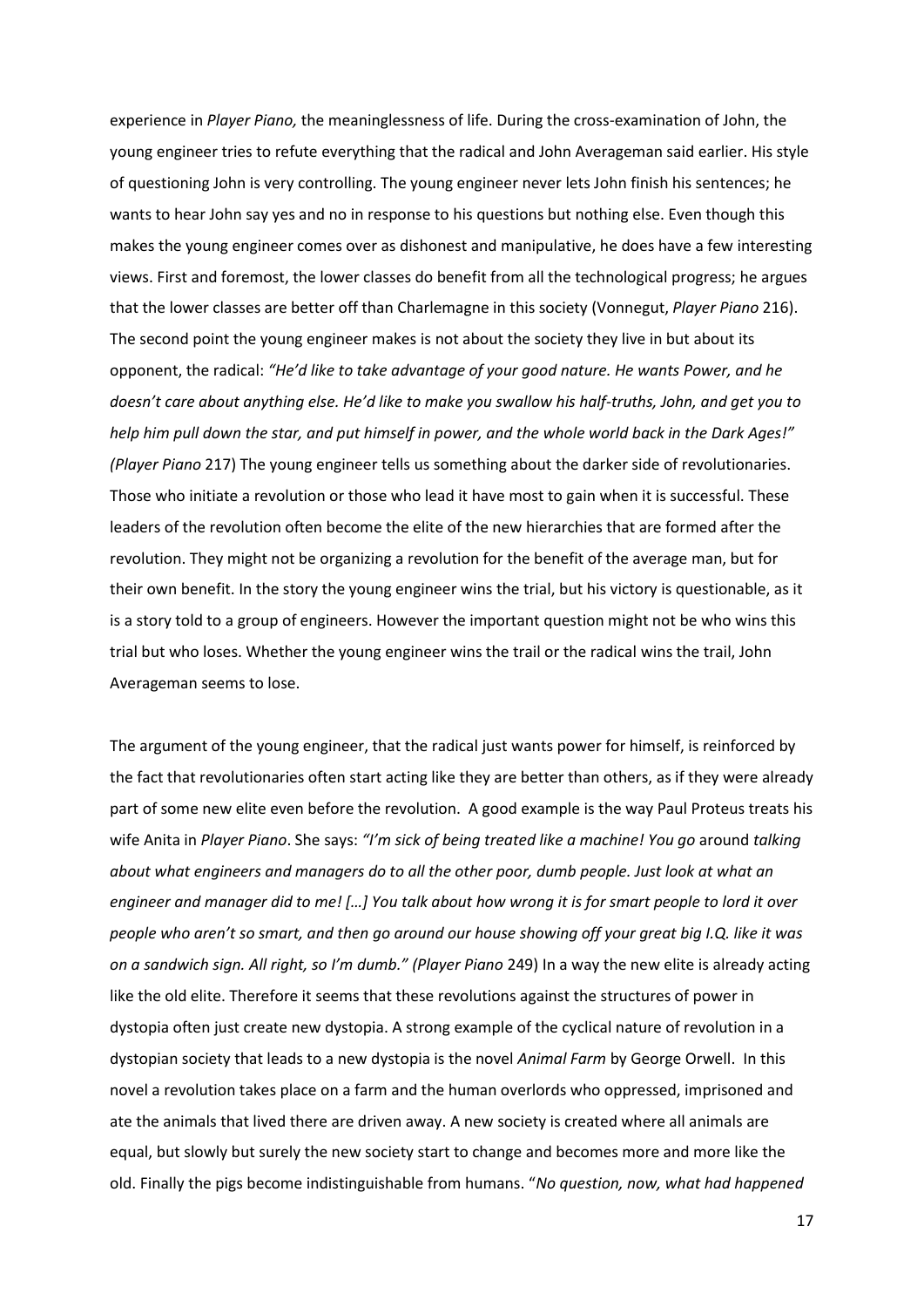*to the faces of the pigs. The creatures outside looked from pig to man, and from man to pig, and from pig to man again; but already it was impossible to say which was which"* (Orwell, Animal Farm 95) In *Player Piano* this cyclical tendency of revolutions in dystopia takes an interesting turn . There is a certain cyclical quality to the idea of another revolution involving Ghost Shirts. The *second* industrial revolution is also seems to be a repeating cycle with a possible third industrial revolution on the way.

When the Ghost Shirt revolution is over, its leadership sees a couple of fellow revolutionaries fixing an Orange-O Machine. These revolutionaries seem to be happy. "*Now he was proud and smiling because his hands were busy doing what they liked to do best, Paul supposed - replacing men like himself with machines"* (Vonnegut, *Player Piano* 338) Apparently it is not just the leaders who keep the dystopian society in place, everybody helps in keeping it going. We also find out that not everybody joined revolution expecting to truly change anything, for Lasher states *"It doesn't matter if we win or lose, Doctor. The important thing is that we tried. For the record we tried!"* (Vonnegut, Player Piano 333) Apparently for Lasher the entire revolution was just symbolic. In the article *Vonnegut's Humor and the Limits of Hope* John R. May said the following about this situation: "*And even if it is inevitable that man will continue to replace himself, it is worthwhile resisting mindless progress, thereby affirming the value of imperfection, frailty and even stupidity."* (May 33) Since one of the main features of the dystopia in *Player Piano* is its sense of meaninglessness, although the revolution failed, it might have succeeded by just trying.

There are a lot of things to be said about revolutions and dystopia. Revolutions can be a catalyst for dystopia, such as the industrial revolution that made *Player Piano* Possible. Revolutions can also be part of the downfall of dystopia. However, as I argued, this downfall is not the real end of the dystopia but just an interbellum between dystopias, as it is in *Animal Farm.* More often than not these revolutions in dystopia are unsuccessful but sometimes they do not need to be successful to achieve their goals. The leaders of dystopian societies are manipulative and rule over their subjects, but revolutionary leaders do the same thing, and although they might not know what they are doing, they could very well turn into the next dystopian elite.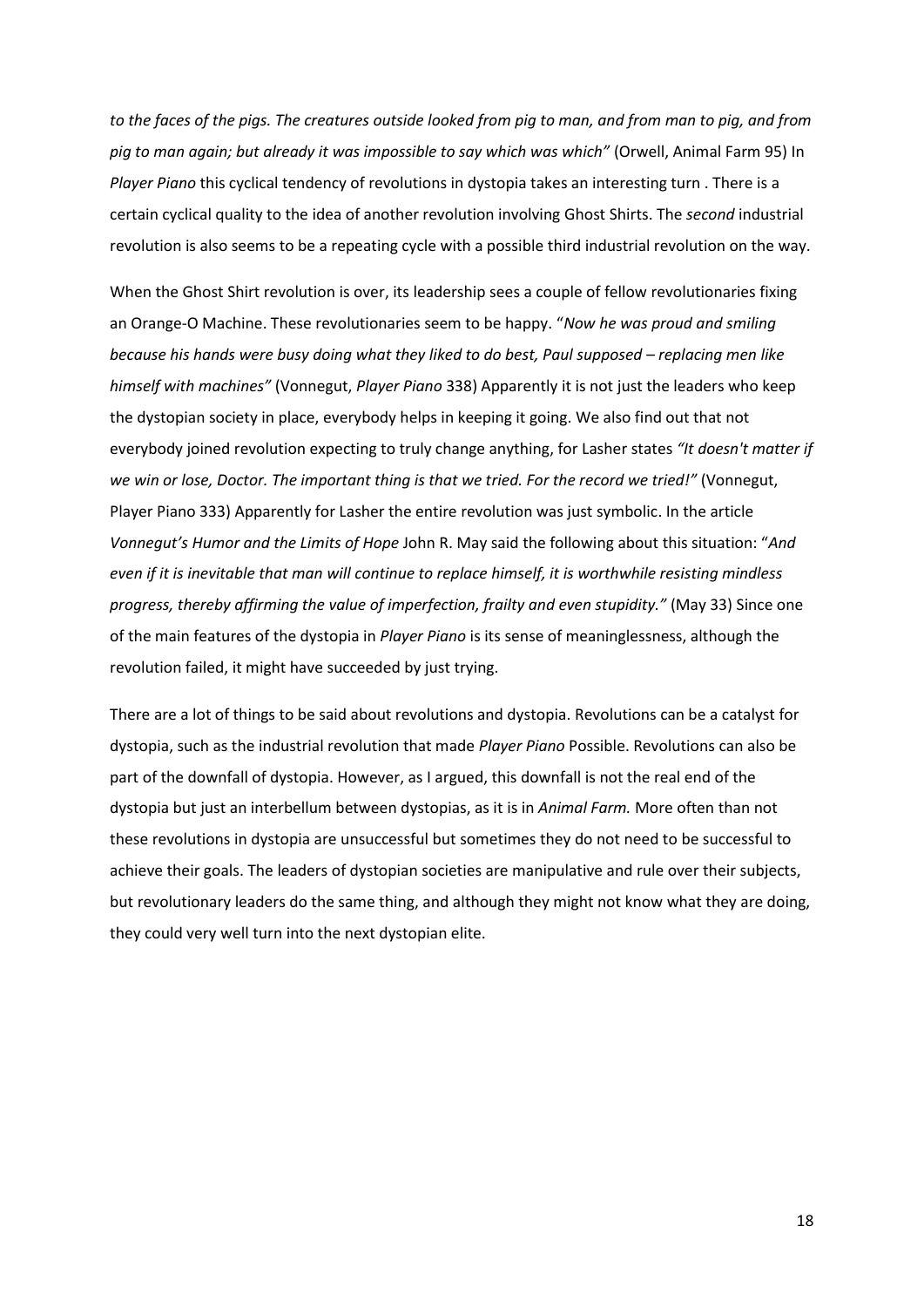# **Conclusion**

Structures of power are a necessary element to dystopian narratives such a *Player Piano*. Every dystopian story takes place within a society, every society has a social contract and every social contract deals with power distribution. Power structures, in dystopian fiction, will sometimes be described within the novel to the finest details. However sometimes the power structures are left vague, but they are always there. Power structures function as a framework and, as I have argued, they trap everybody inside them, elite and lower class alike. This framework is usually created by introducing a small change, such as a technological innovation, to society, showing how extreme the consequences of this small change can be and how they can transform our social contract and introduce new hierarchies of power. The changes in society might not always be bad for its participants: for example, life in the society of *Player Piano* does not seem to be so bad. However as a reader of novels such as *Player Piano* one immediately gets feelings of alienation that are so typical for dystopia. These structures of power in dystopian fiction are strong and stable. They are hard to break and struggles and revolutions against them usually fail; when they are successful, they seem to have a way of luring inhabitants back in, trapping the societyagain in dystopia. Sometimes there are even repeating cycles of revolution within dystopia. These cycles can be interpreted as one of the horrors of dystopia, showing us just a little hope before crashing us down even deeper in the pit of despair. However we can also argue that however bleak and horrible a situation is, humanity will keep on fighting. There is a disparity between the apparent perfection of dystopia and its disturbing and alienating qualities. It should come as no surprise that structures of power in dystopia can be perfectly horrible and at the same time ensnaring in their splendor.